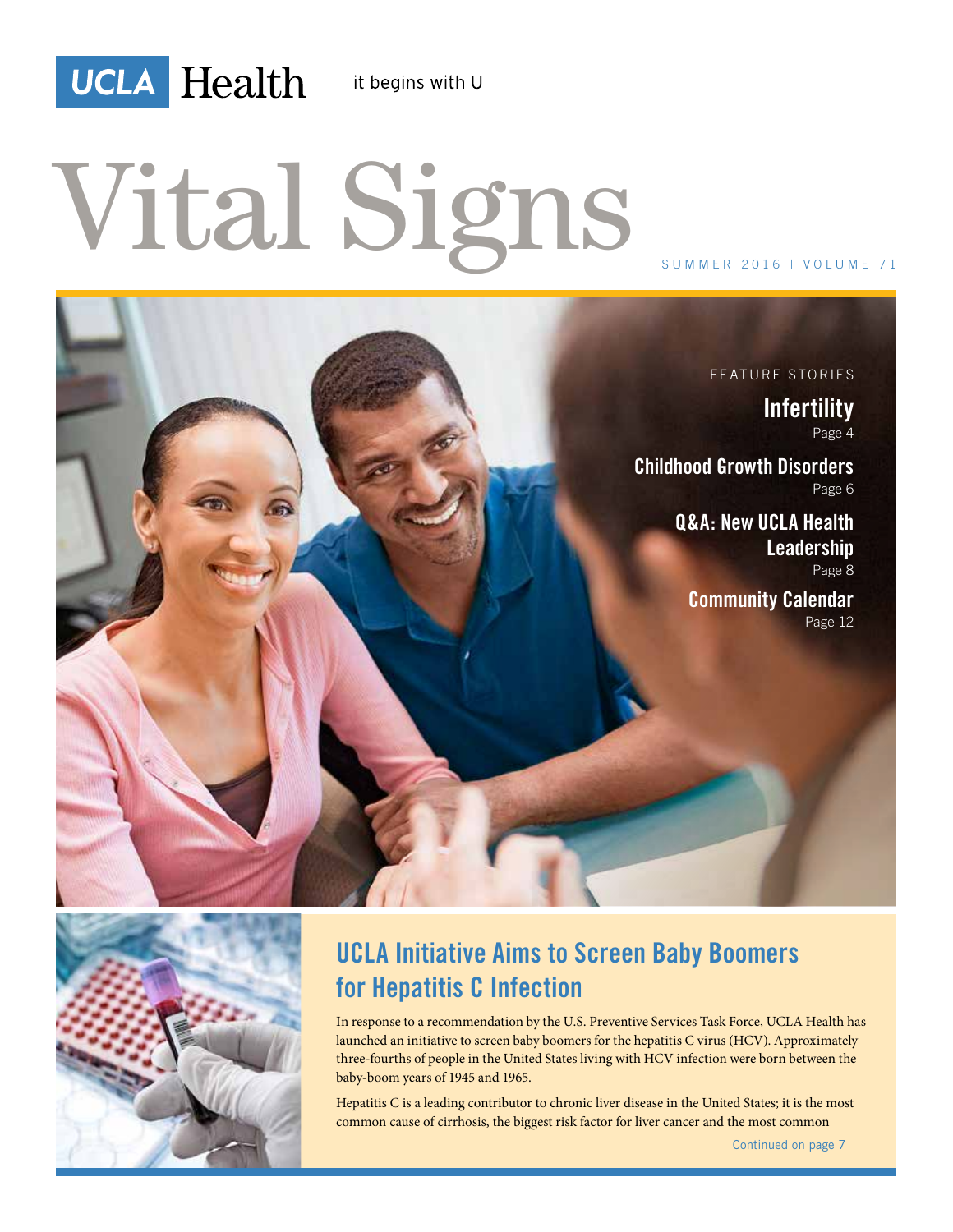## Vital Signs SUMMER 2016 | VOLUME 71



### In This Issue

#### 2 What's New at UCLA

3 In Your Community<br>UCLA offers services and support near you.

#### △ Infertilitv

Today's treatment options offer better chances with higher success rates for conception than ever before.

**6 Childhood Growth Disorders**<br>Early consultation and treatment recommended to address growth concerns.

**Hepatitis C Initiative**<br>UCLA Health launches program to screen baby boomers for hepatitis C infection.

#### 8 Q&A: Johnese Spisso, MPA<br>New president of UCLA Health and CEO of UCLA Hospital System

talks about future directions.

10 Bariatric Surgery<br>When performed at an experienced center, laparoscopic bariatric surgery is a safe and effective procedure to help patients who have struggled with weight loss.

Rheumatology Biologics<br>The growing availability of biologic therapies for rheumatoid arthritis and other inflammatory autoimmune disorders has had a dramatic impact on the treatment and prognosis for patients with these potentially disabling diseases.

2 **Community Calendar**<br>Health and wellness for the community.



## Helping U Help the Community: and the Winners Are...

Members of the community cast more than 7,000 votes to select four projects to advance collaborations between UCLA faculty and community partners that aim to improve the health and quality of life for residents of Los Angeles and beyond. Each project will receive a \$20,000 award to support its work. The second Helping U Help the Community competition was sponsored by UCLA Health and the David Geffen School of Medicine at UCLA. The awardees for 2016 are: Clinic for the Developmentally Disabled in Underserved L.A., Student Run Homeless Clinics, Bruin Shelter and Project AutTrain.

**To learn about the winners and their projects, go to:**  uclahealth.ideascale.com

## **Body Donations Advance Healthcare**

A donation to the UCLA Donated Body Program provides important benefits to advancing healthcare, including development of new medical procedures, training the next generations of physicians and surgeons, and increasing understanding of disease development. Donated bodies are treated with respect, and each year medical students celebrate the donors and their families with a Ceremony of Thanks. Cremated remains are scattered in the ocean, and there is no cost to families.

**To learn more about the UCLA Donated Body Program, go to:**  uclahealth.org/donatedbody



## **Connect with UCLA Health**

UCLA Health Connect is a virtual community for patients and families to connect, share their experiences and improve UCLA Health through participation.

Get started by browsing through some of the patient stories, photos and videos featured on our website. Then share your own story.

We'd love to hear from you.

Connect. Share. Improve.



**To learn more about UCLA Health Connect, go to:**  connect.uclahealth.org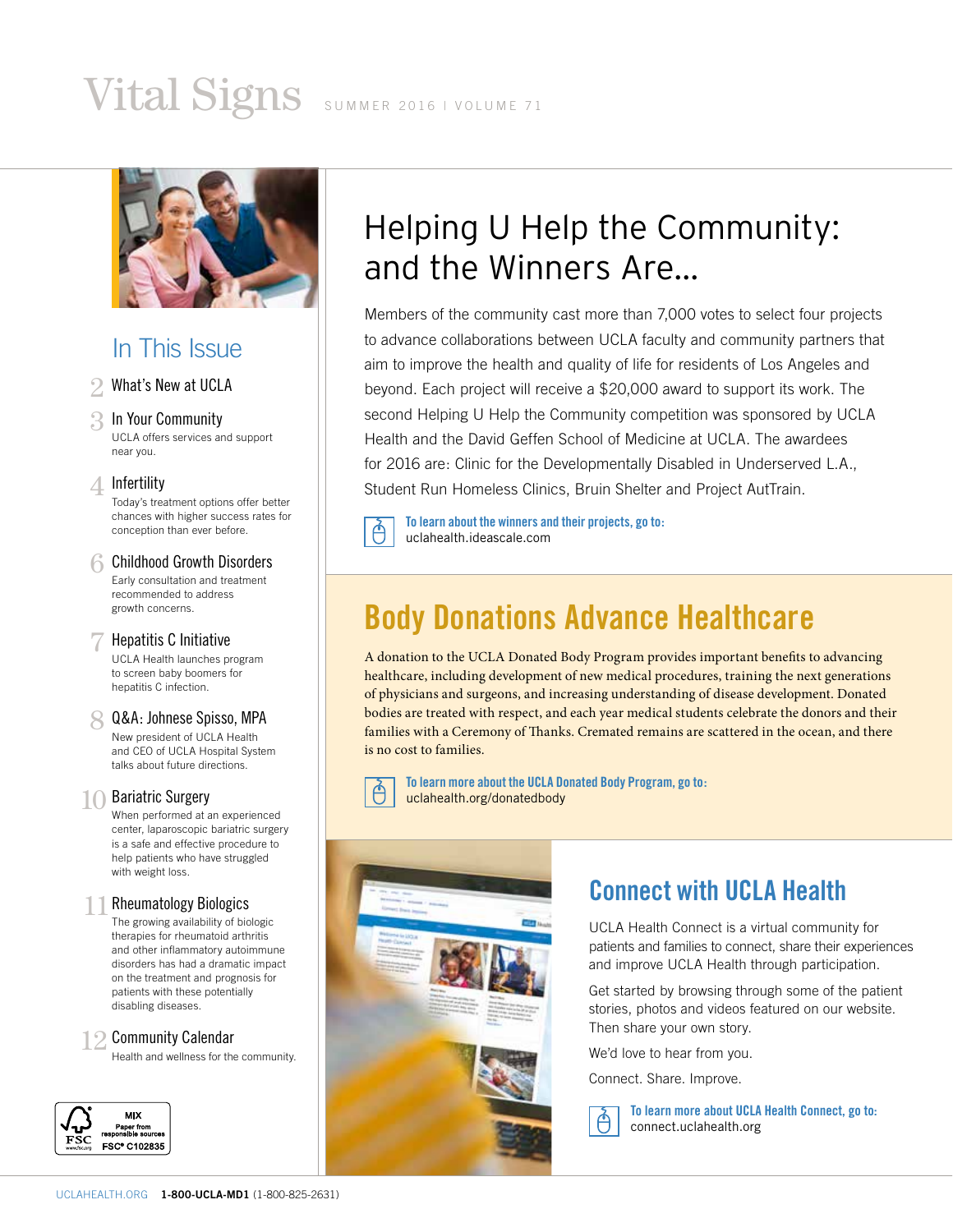## Protecting Against Summertime Hazards Can Increase Fun in the Sun

Fun in the sun puts exposed skin at risk for burns, bites and bee stings. But by taking some precautions, these warmweather hazards don't have to ruin a good time. When Shawn Chaikin, DO, a UCLA primary-care physician in Marina del Rey, ventures outdoors in the summer months, he reaches for a sunscreen with a sunprotection factor (SPF) of at least 30.

"Everyone, regardless of skin tone and ethnicity, benefits from sun protection," Dr. Chaikin says. "The sun's ultraviolet (UV) rays make all of us more susceptible to skin cancer, sunburn and premature aging."

Dr. Chaikin recommends applying a generous amount of sunscreen — enough to fill the palm of one's hand — at least 15 minutes before sun exposure and to reapply every two hours, or more frequently if one is swimming or sweating. Applying sunscreen properly is particularly important if one is taking certain medications, such as tetracycline for acne, which make skin prone to burning.

Sun-protective clothing is another good option. Dr. Chaikin suggests dark-colored, tightly-woven fabrics or clothing with an ultraviolet protective factor (UPF) of 25 or higher, which is designed to block the sun. By comparison, a white cotton T-shirt blocks only about 7 percent of UV rays.



Shawn Chaikin, DO

If one does burn, anti-inflammatory medicine like ibuprofen can soothe the pain. "It works best if you take it within 24 hours of noticing the redness," Dr. Chaikin says. Moist, cold compresses and moisturizers with aloe also help. See a doctor if the sunburn is severe, with blistering, fever, headache, nausea or chills, he says.

Bugs are another bane of outdoor fun. Pants and long-sleeve shirts are great bug barriers, and Dr. Chaikin recommends against wearing scented lotions, perfumes or bright clothing, which can attract bees.

If a bee does sting, use the blunt edge of a credit card to scrape out the stinger. A moist, cold compress and hydrocortisone cream or calamine lotion can help to reduce swelling and pain, as will an anti-inflammatory medicine. About 10 percent of people develop a large, local reaction to a sting, Dr. Chaikin notes. "The area may swell over a day or two and then slowly disappear within a week." If a severe allergic reaction occurs, including difficulty breathing, it is important to administer epinephrine immediately. "People who have severe allergic reactions to bee venom should carry epinephrine syringes and seek immediate medical attention if stung," he says.

To keep mosquitoes at bay, use insect repellants made with DEET or picaridin, or wear clothing treated with a mosquitorepelling chemical called permethrin. For a more natural alternative, Dr. Chaikin suggests trying bug sprays made with lemon eucalyptus oil.

Scratching a mosquito bite might provide temporary relief, but Dr. Chaikin warns that it can expose the area to infection. Instead, stop the itch by applying cold compresses and hydrocortisone cream and by taking an over-the-counter antihistamine.



## Be Water Wise

There's no better way to beat the heat than by taking a dip in a pool, ocean or lake. But it is important to be aware of the risks. Drowning continues to be one of the leading causes of accidental death among children. Protect your family with these water safety tips:

#### **Raise a swimmer**.

Start swim lessons for children as soon as you feel they are ready to take the plunge. Be mindful that even the best swimmers can still get into difficulty in the water.

#### **Buddy up**.

Make sure your child never swims alone, and choose swim locations that have lifeguards.

#### **Stay alert**.

Always stay within arm's reach of young children. Designate an adult to keep an eye on older kids and make sure they are the focus — not a cell phone or book.

#### **Heed warning signs**.

Never swim or dive in prohibited areas. There may be strong currents, riptides, rocks or other hidden dangers.

#### **Learn CPR**.

Enroll in a CPR class in your community. If you rescue someone from the water, call 911 immediately and begin hands-only CPR (no mouth-to-mouth breaths).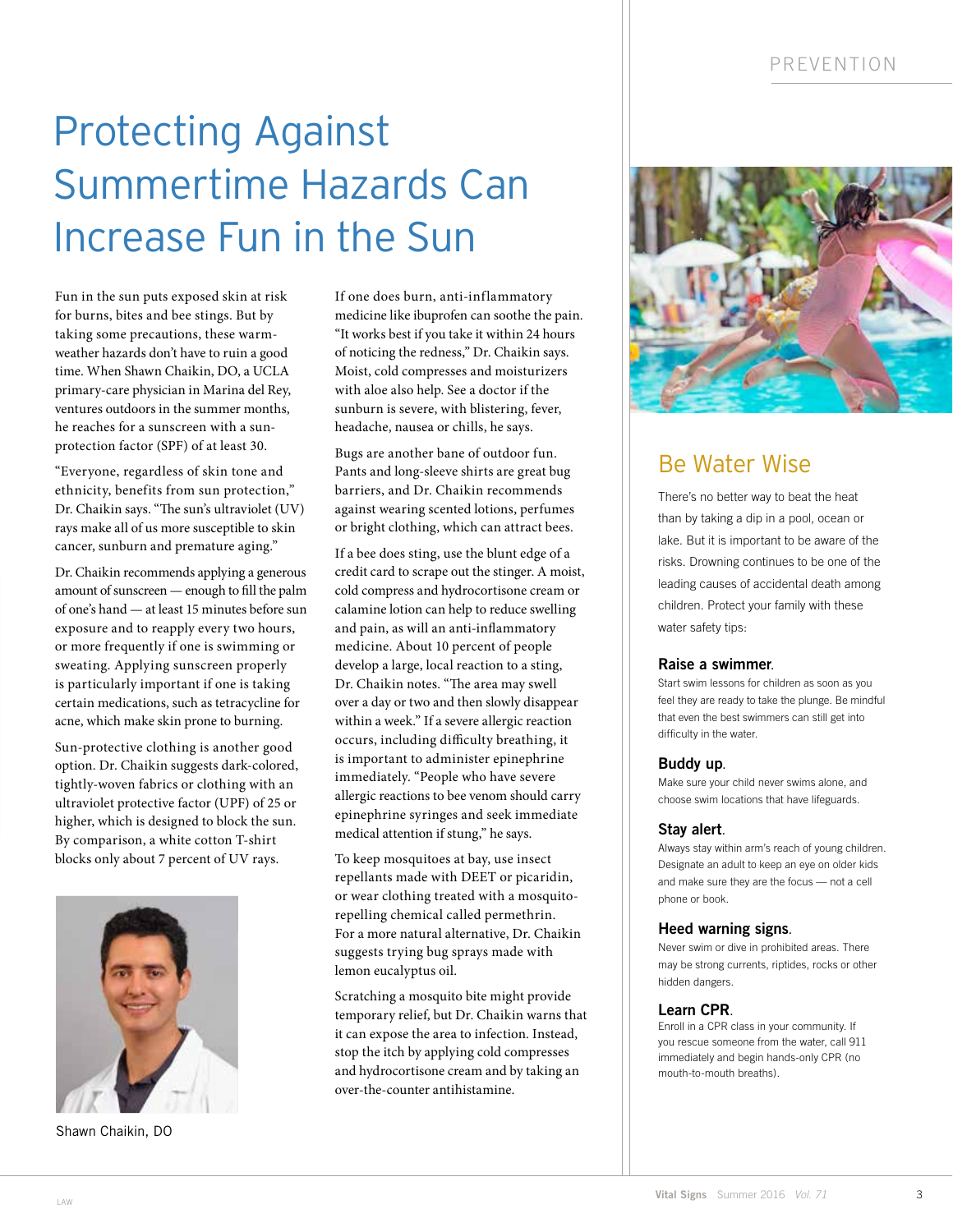## **Improved Procedures Boost Options to Address**

# Infertility



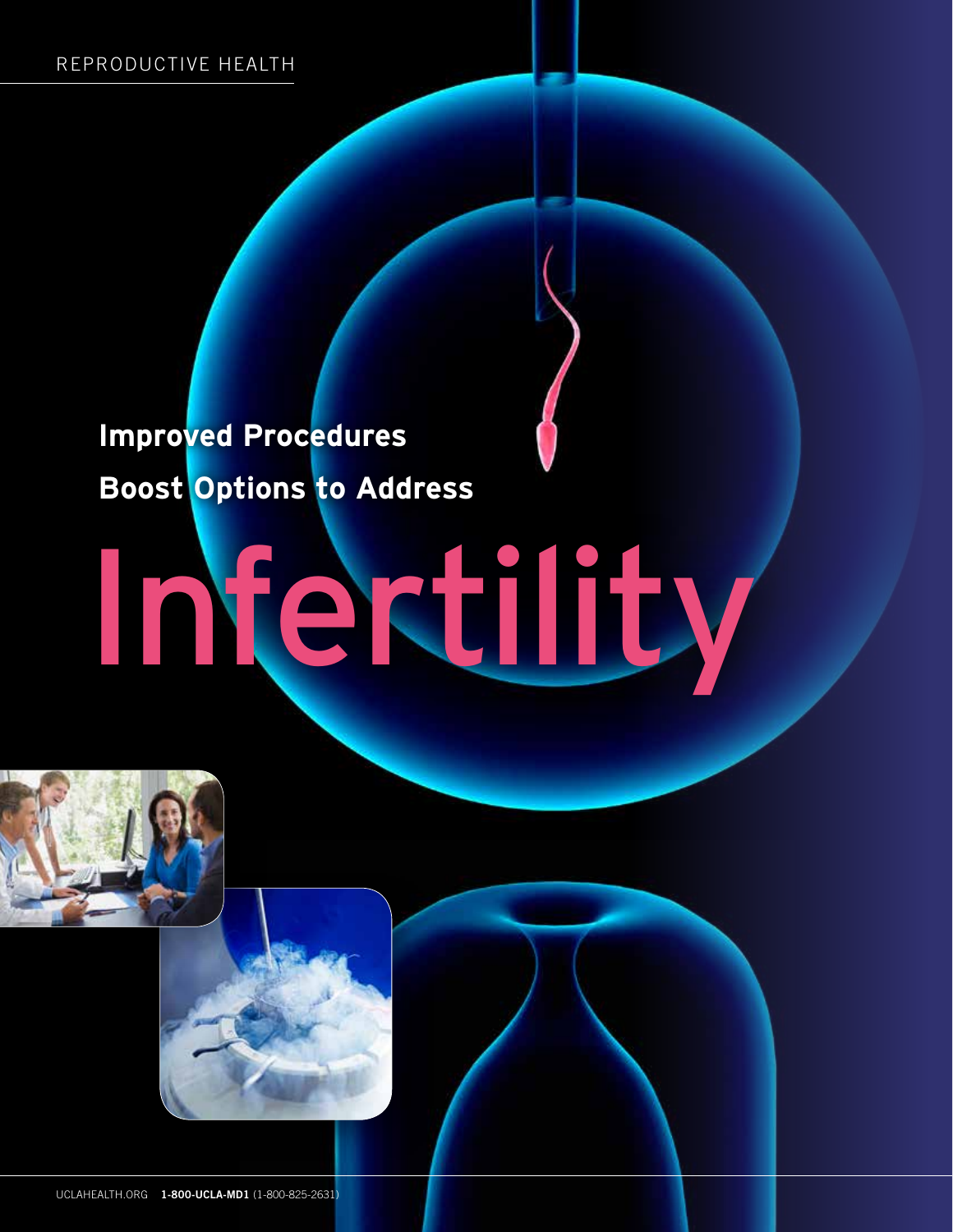Infertility is a difficult and emotionally charged issue for many couples, but today's treatment options offer better chances with higher success rates than ever before.

Infertility or subfertility is typically defined as an inability to become pregnant after regular unprotected intercourse for a year. At that point, says Zain Al-Safi, MD, a fertility specialist at the UCLA Fertility and Reproductive Health Center, the couple should seek an evaluation. For women 35 and older, the evaluation should begin earlier, after six months of trying to conceive. If a woman or man has a suspected abnormality — such as sporadic menstrual cycles in women — then an evaluation would be warranted sooner.

Many factors can contribute to difficulty or inability to conceive. A semen analysis can determine the number, motility and shape of the sperm, which, when abnormal, can be managed with a variety of treatments ranging from intrauterine insemination (IUI) to in vitro fertilization (IVF) with or without intracytoplasmic sperm injection (ICSI), a procedure that involves injecting a sperm directly into the egg. Similarly, a variety of causes can be traced to the woman. The most common ovulation-related cause is polycystic ovary syndrome, a hormonal condition for which medications can be used to stimulate ovulation.

Often, no obvious explanation for the infertility can be found with the available testing. In such cases, Dr. Al-Safi explains, the standard approach is to start with ovarian stimulation and then introduce IUI placing the sperm inside the woman's uterus — to promote greater success.

The most successful treatment is IVF. "IVF is more aggressive and higher cost than the other treatments, so unless otherwise indicated, we try those options first," Dr. Al-Safi says. "If those have not been successful, we can move to IVF" He notes

that refinements in IVF protocols have improved the ability to retrieve more and better-quality eggs, and improvements in the techniques to incubate the eggs and embryos have further bolstered success rates.

Since 2012, egg freezing has been an established fertility treatment. "It's a way of harvesting eggs when a woman is younger, so that she can use them when she is older," says Ingrid Rodi, MD, an obstetrician/ gynecologist at the UCLA Fertility and Reproductive Health Center. While egg freezing is expensive and not typically covered by insurance, she notes that for a woman who wants to postpone childbirth until her late 30s, it may be more costeffective than undergoing fertility treatments such as IVF at a later time. Dr. Rodi suggests that egg freezing also may be an option to consider for women who are having trouble with a first pregnancy and know they will want a second child several years later.

Overall, Dr. Rodi says, "We have more success with assisted reproduction, but also bigger challenges as more women delay childbearing."

A woman's fertility peaks in her late 20s and then declines steadily. "When we think about the concept of family planning, we should consider more than birth control," Dr. Rodi says. "It should also include looking ahead and thinking about how many children you think you want, and whether you want to conceive without fertility treatments. If that's the case, you need to prioritize getting pregnant sooner."

**For more information about fertility treatments and programs, go to:**  obgyn.ucla.edu/fertility



## 1-in-8 couples experience difficulty conceiving



### **When to have a fertility evaluation**





Unable to conceive in **1 year** of trying

#### Unable to conceive in **6 months** of trying

## BMI 18.5–24.9

is the ideal and normal range when you are trying conceive.

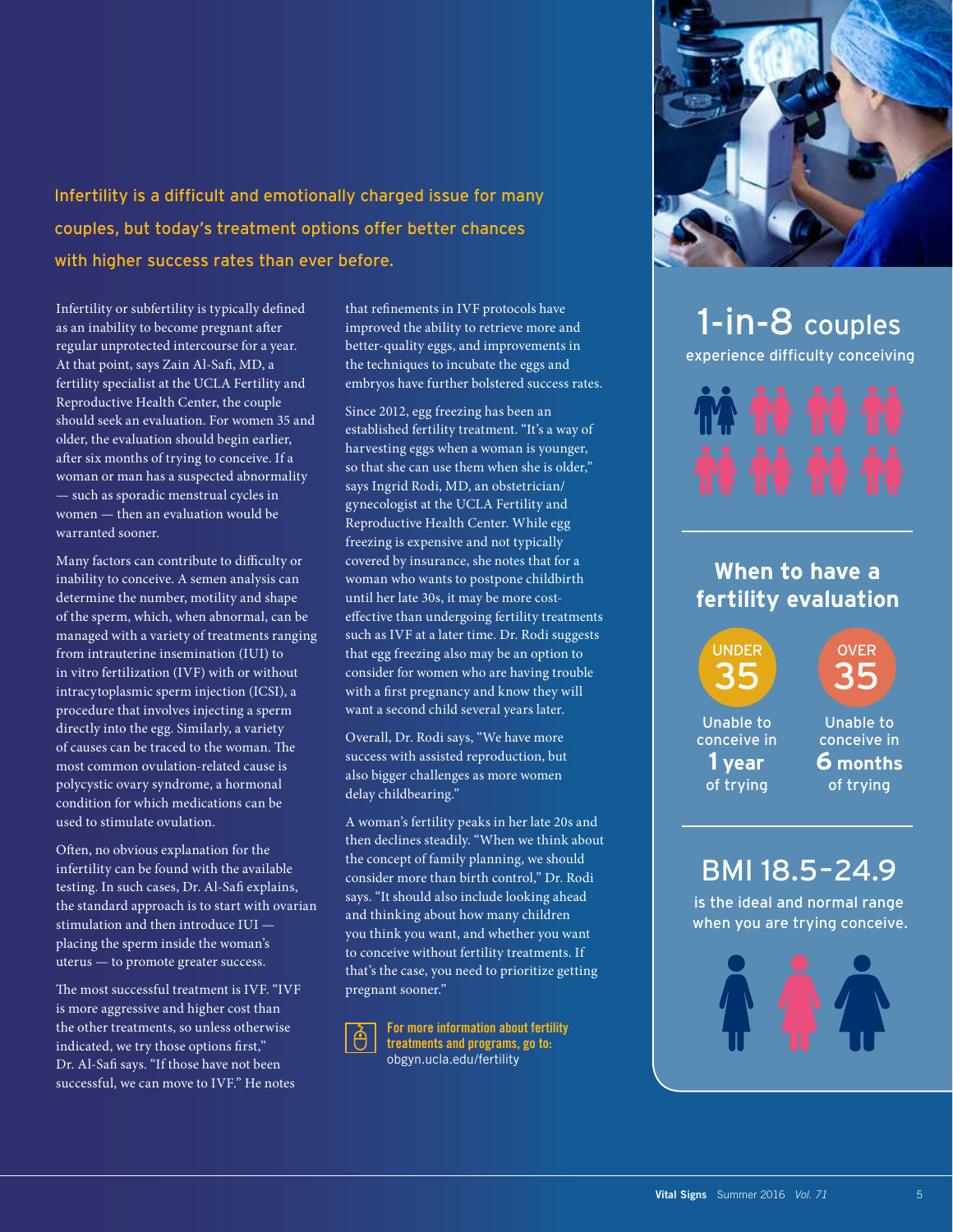# When to Address Childhood Growth Concerns

When parents or their pediatricians are concerned about a child's growth, they should seek a consultation. Given that earlier treatment is more likely to be successful, it's best not to delay seeking those answers.

UCLAHEALTH.ORG **1-800-UCLA-MD1** (1-800-825-2631)

With the introduction of recombinant human growth hormone, the treatment of childhood growth disorders has evolved significantly. When used appropriately, and closely monitored, the therapy effectively addresses a wide range of growth concerns.

"Growth and development concerns are among the most pressing questions many parents have about their children," says pediatric endocrinologist Anna Pawlikowska-Haddal, MD, PhD. "They want to know whether or not there is something medically that should be addressed, and whether or not there is anything we can do to promote growth."

Dr. Pawlikowska-Haddal suggests that when parents or their pediatricians are concerned about a child's growth, they should seek a consultation. "Those are the types of questions we can answer during an evaluation," she says. "Given that earlier treatment is more likely to be successful, it's best not to delay seeking those answers."

With the advent of biosynthetic growth hormone, "we find that children who have short stature for other specific medical and genetic reasons can respond well to the therapy," Dr. Pawlikowska-Haddal says.

Childhood growth rates are based on a number of factors, including those familyand gender-associated, and environmental factors such as nutrition. But growth also can be adversely affected by a range of endocrinerelated and genetic disorders, as well as for unknown reasons — a condition known as idiopathic short stature.

Children who are referred to UCLA due to concern about abnormal growth are given a comprehensive evaluation to determine the cause, including a physical examination, review of growth patterns over time and,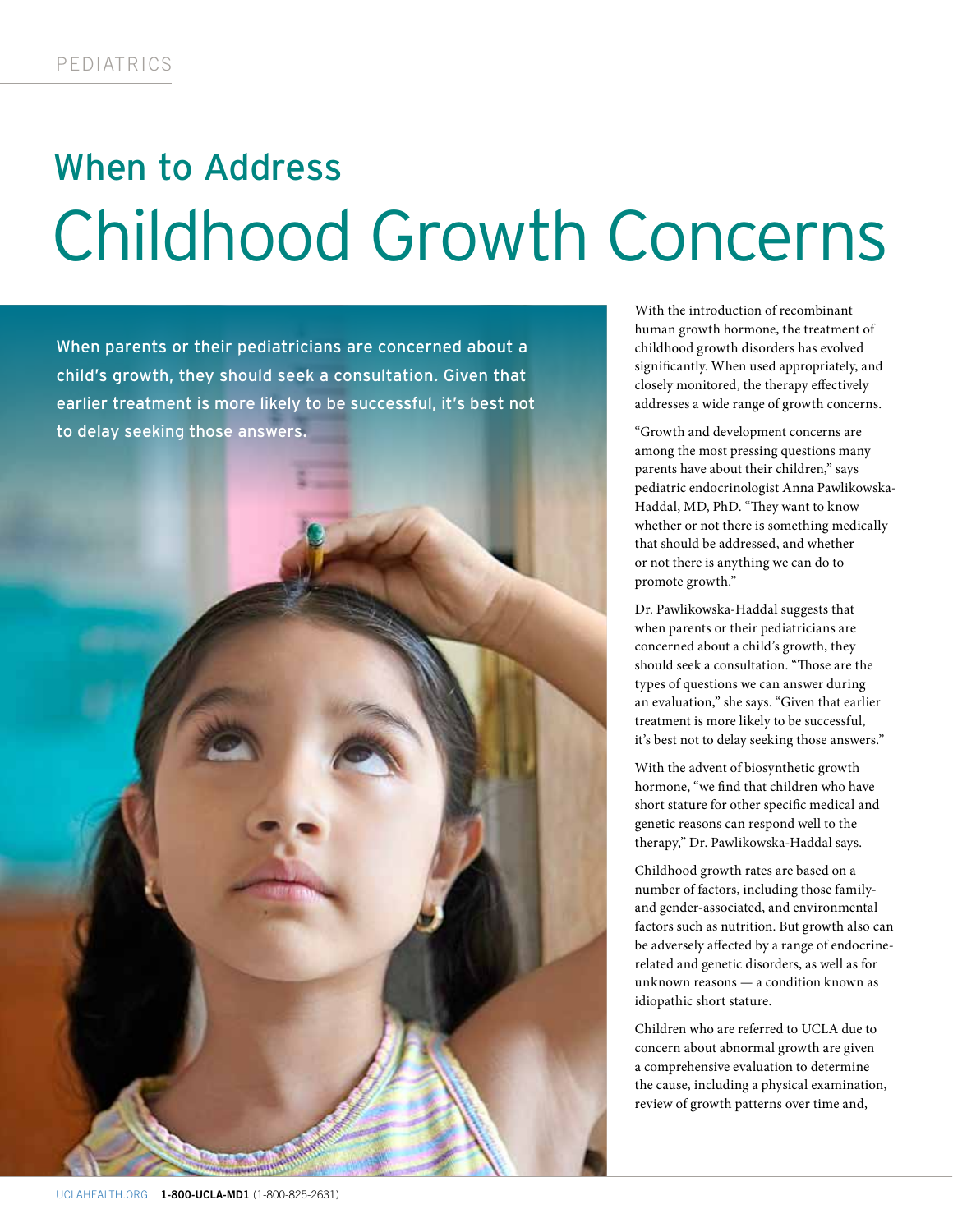Continued from cover

## **UCLA Initiative Aims to Screen Baby Boomers for Hepatitis C Infection**

reason for liver transplantation, accounting for more than 30 percent of liver transplants among adults.

HCV infection is even more alarming because, of the estimated 5-million people in the U.S. who are HCV-positive, about three-fourths don't know it. The infection rarely causes symptoms until the patient has developed chronic liver disease, a process that can take decades. "This is a major public-health concern," says UCLA hepatologist Sammy Saab, MD, MPH. "People with hepatitis C don't wear a badge saying that they're infected. Most are completely asymptomatic, and the only way they can be diagnosed is through a routine blood test by their healthcare provider."

The UCLA HCV-screening initiative is a important, effort that began with the education of UCLA Health's primarycare leaders on the importance of hepatitis C screening and the national recommendations. A reminder about screenings was then introduced into UCLA's electronic health record to alert primary-care physicians about patients born between 1945 and 1965 who have not yet been screened.

Identifying individuals who are HCVpositive has become all the more important with the advent of antiviral therapy that represents a major improvement over prior treatment. "Previously, people had to have weekly immune-therapy injections for up to a year, and it was very debilitating causing headaches, fevers and even depression," says UCLA infectious-disease specialist Jeffrey D. Klausner, MD, MPH. "Now, we have oral medications that are very well tolerated and far more effective. The vast majority of patients who complete the course — typically three months, but sometimes as short as two months are cured."

Baby boomers are a particularly important group to screen because many from that age group who are infected have had the virus for a long period of time, putting them at high risk for developing the complications of liver cirrhosis, liver cancer and liver failure, Dr. Saab notes. "We have new treatments that are safe, rarely cause side effects and can cure patients," he says. "If we wait until they become symptomatic, it's often too late to treat hepatitis C."

Patients who test negative do not need to be tested again, assuming they don't meet any of the other high-risk criteria: having ever injected drugs or used intranasal cocaine, having been on hemodialysis or having received transfusions or an organ transplant before 1992. When a patient tests positive, the ordering physician receives a notification, along with recommendations for additional tests to confirm the infection and assess the degree of liver damage. A hepatitis C treatment coordinator monitors the laboratory results and provides assistance to link the providers with UCLA hepatologists and infectiousdisease specialists so that patients can receive timely and appropriate care.

"Hepatitis C is a major cause of liver disease, and now we can prevent these complications through early treatment," Dr. Saab says. "The biggest barrier to curing hepatitis C is not knowing who is infected. That's why this initiative is so critical."



in some cases, blood tests and imaging to investigate hormonal or genetic disorders.

Growth-hormone treatment involves a daily injection. While treatment has proven to be safe for a variety of conditions, it requires careful dosing and monitoring by an expert team. Dosage is based on the child's weight, growth velocity and, most important, the child's blood level of insulinlike growth factor-1 (IGF-1). "It's not only growth hormone but additionally IGF-1 that has a powerful effect on the body, and that is affected by the growth-hormone dose," says Dr. Pawlikowska-Haddal. "So we monitor the child's IGF-1 level and adjust the dose to ensure that it is optimal."

UCLA physicians were instrumental in moving the field from a focus solely on weight and growth velocity to the emphasis on IGF-1 response. That experience is pivotal given the importance of accurate administration and interpretation of the test results, Dr. Pawlikowska-Haddal says. "Growth hormone is an effective drug that can produce wonderful outcomes, but it tends to be overprescribed," she notes. "It is very important that the child be evaluated by an expert team to ensure appropriate diagnosis and treatment."

> **To learn more about the UCLA Growth Disorders Program, go to:**  uclahealth.org/pediatricgrowth



**To view a video about childhood growth issues, go to:**  uclahealth.org/ childrensgrowth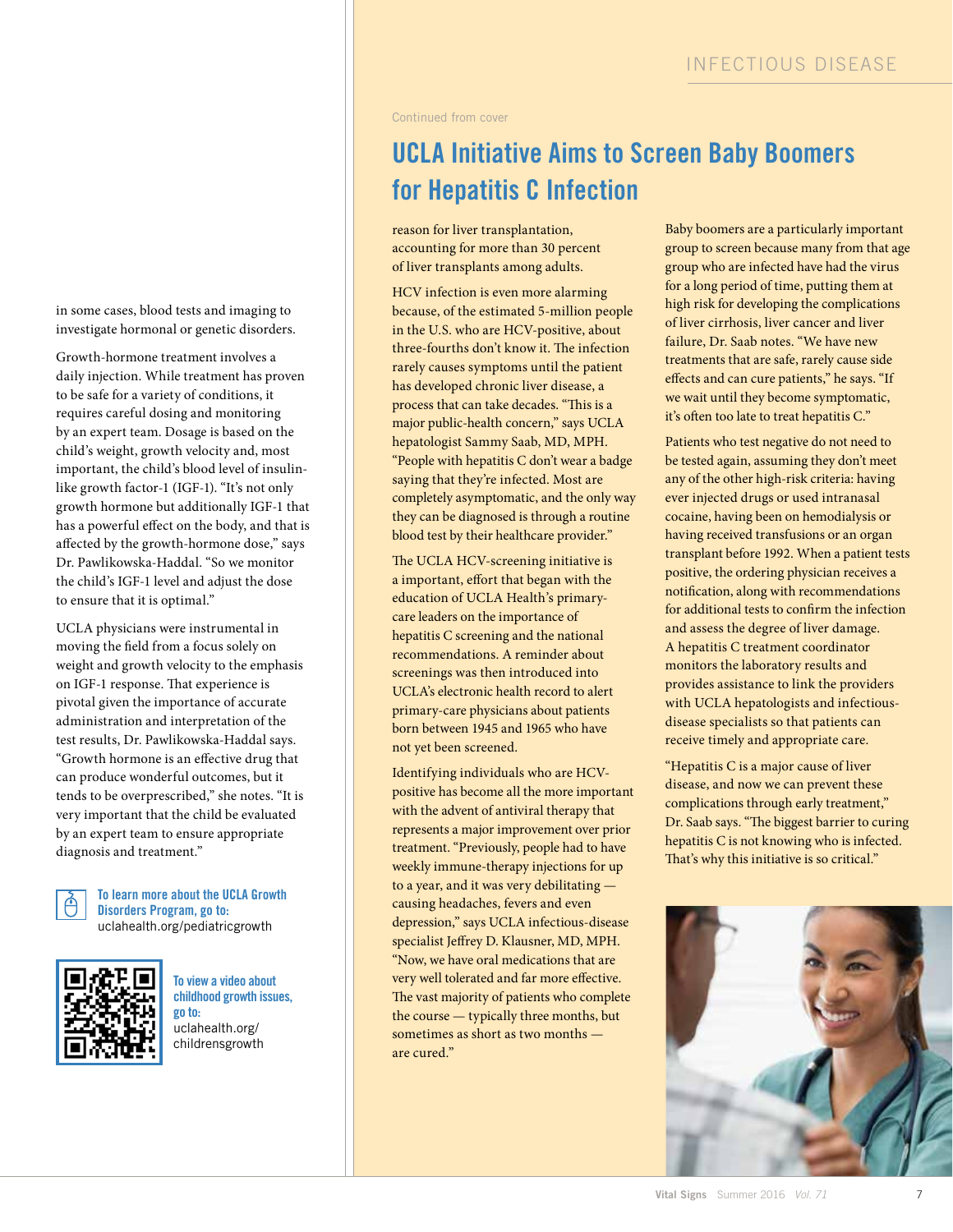# Passion for Excellence

In February 2016, Johnese Spisso, MPA, took the reins as president of UCLA Health and CEO of UCLA Hospital System. She came to UCLA with more than 30 years of experience as a leader in academic healthcare. At University of Washington Medicine, she spent 22 years in progressive leadership positions, with the past eight years serving in the top role as chief health system officer and vice president for medical affairs. There, she played a major role in expanding collaborations with regional hospitals and helped to lead development of an accountable care network in the region. Trained as a nurse, with a master's degree in healthcare administration, Spisso rose through the ranks at UC Davis Medical Center, where she worked for 12 years, to direct critical care; trauma, burn and emergency services; and the Life Flight Air-Medical Program. She spoke about the direction for UCLA Health in the future.



Johnese Spisso, MPA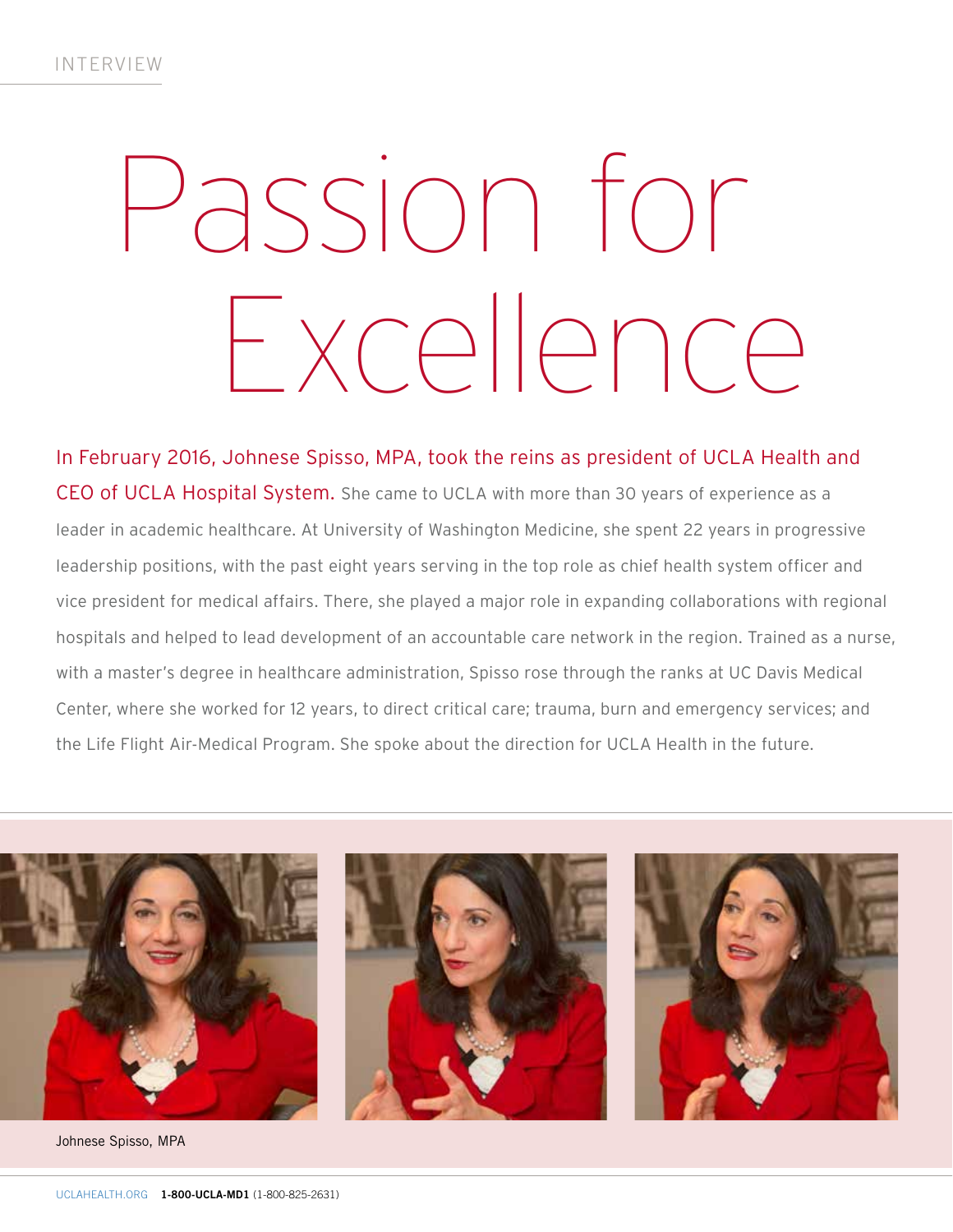

"As we progress toward population health, and away from what used to be a very siloed model of healthcare in which people came in only when they were sick, expanding in the community allows us to deliver preventive healthcare close to people's homes in an affordable and accessible way."

#### What opportunities do you see for UCLA Health in both the near- and long-terms?

They are multifold. As a leading academic health system, our mission is to provide highquality, value-added healthcare, complete the bench-to-bedside translation of our research efforts and to train the next generations of healthcare professionals. UCLA Health is well positioned to lead the way in advances and transformation of the healthcaredelivery system to make healthcare accessible for all, in convenient locations. Our ability to deliver on our vision of healing humankind, one patient at a time, by improving health, alleviating suffering and delivering acts of kindness is what makes patients and families choose us for care. Going forward, we continue our efforts to make healthcare more affordable and eliminate inefficiency and waste, while improving the experience and outcomes for our patients and families.

#### UCLA's presence in communities throughout the region is increasing. What is behind this expansion?

As we progress toward population health, and away from what used to be a very siloed model of healthcare in which people came in only when they were sick, expanding in the community allows us to deliver preventive healthcare close to people's homes in an affordable and accessible way. We now have more than 160 outpatient clinics throughout the Southern California region, which enables us to provide prompt access to care and to really begin to influence the health of these communities. At the same time as we enter new areas where there are opportunities to serve the community better, we continue to work with a variety of community agencies to broaden the scope of services we can provide to promote wellness to help populations stay healthy and reduce healthcare disparities. We also are looking at how we can become more involved in such areas as food and nutrition services, exercise and wellness efforts so we have a portfolio of activities that we provide and partners with whom we work to help make these improvements a reality.

UCLA is a national leader in evolving a culture of patient-centered care. Do you see ways to elevate that culture to another level?

As our culture of patient-centered care continues to evolve, we are looking more at patient-empowerment strategies listening and learning from the voice of the patient. We are creating advisory councils that include patients and members of their families, as well as physicians, nurses and other members of the care team. Sometimes as healthcare providers, we think we know what is best, but, really, it is the people who are using our services 24/7 who recognize how we can improve. Groups like advisory councils can provide us with the best information about what goes right, and also about what goes wrong and where we can make improvements. They can identify hurdles that patients feel are barriers to efficient care. We learn a great deal when we have an opportunity to view things through the lens of the patient and we see that things we may think are small issues really are monumental for the patient and family. It is at times like that when listening can provide our best learning.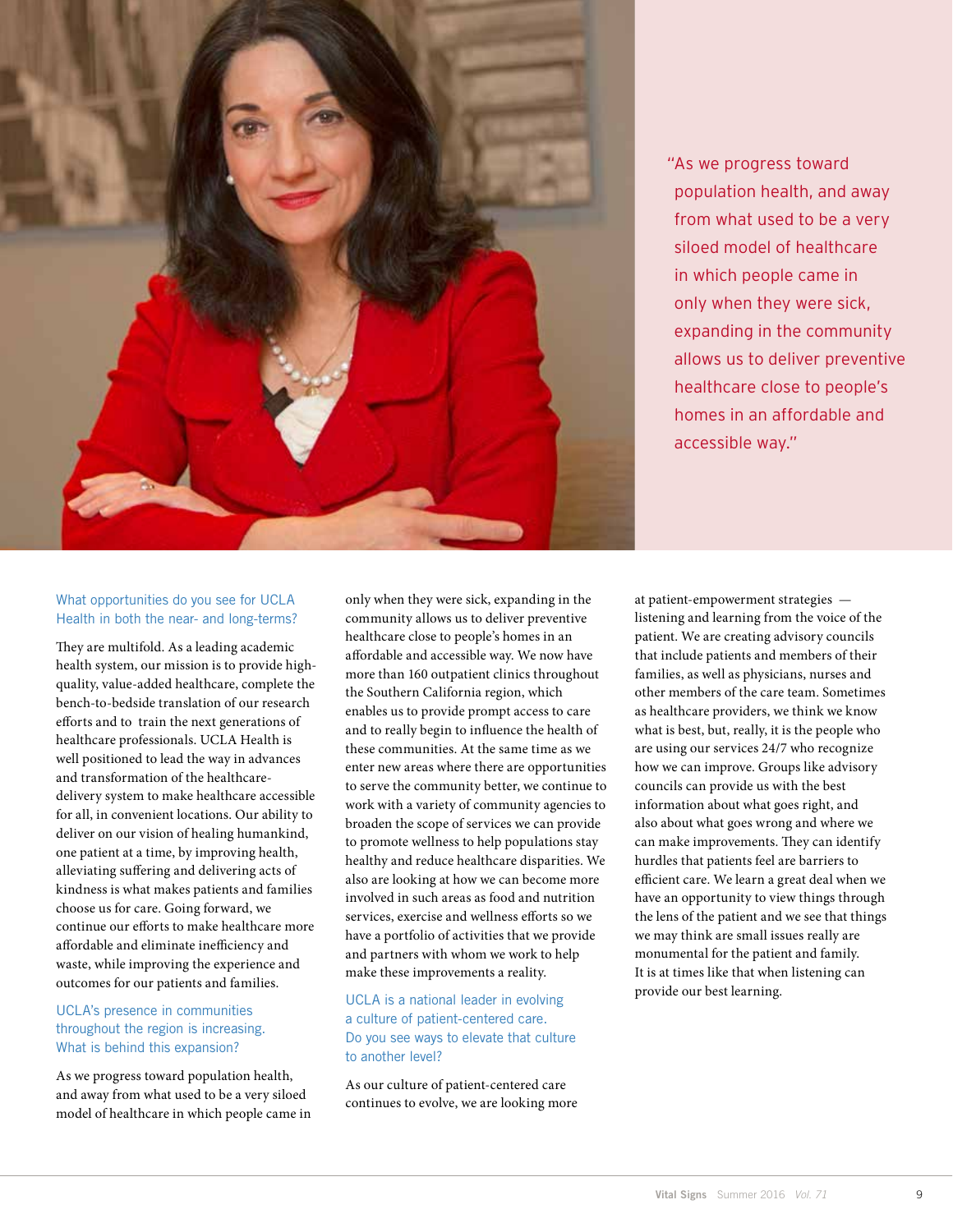# **Bariatric Surgery an Effective Approach to Addressing Obesity**

When performed at an experienced center, laparoscopic bariatric surgery is a safe and effective procedure to help patients who have struggled with weight loss. The operation can "reduce long-term health complications and add to a patient's life span," says Erik Dutson, MD, surgical director of the UCLA Center for Obesity and METabolic (COMET) Health. "The earlier they get it, the greater the benefit."

COMET performs two types of bariatric surgeries — sleeve gastrectomy and gastric bypass. Individuals who are candidates for laparoscopic bariatric surgery have a body mass index (BMI) of at least 35 along with associated conditions such as diabetes, hypertension, high cholesterol and sleep apnea. For such patients, Dr. Dutson says,

As a multidisciplinary team, we evaluate patients and work with them from both the medical and nutritional perspective. And for patients who have surgery, we work with them right after the operation and continue to follow up with them over the long term, which is the key to success after bariatric surgery.

the results are superior to any other weight-loss treatment. After undergoing surgery, approximately three-fourths of COMET patients no longer have diabetes, hypertension is resolved in nearly twothirds of patients, and 90 percent no longer experience sleep apnea. Over the long run, patients on average keep off 50-to-75 percent of their excess weight.

Patient education and preparation is a key component of COMET's success, Dr. Dutson says. The center also has an integrated team of experts that includes bariatric surgeons, liver-disease specialists, endocrinologists who treat metabolic disorder and diabetes, cardiologists, interventional gastroenterologists and dietitians. After surgery, patients can participate in ongoing support groups and classes on weight management and healthy lifestyles.

"As a multidisciplinary team, we evaluate patients and work with them from both the medical and nutritional perspective," says Zhaoping Li, MD, PhD, medical director of the UCLA Center for Human Nutrition and a member of the COMET team.

"And for patients who have surgery, we work with them right after the operation and continue to follow up with them over the long term, which is the key to success after bariatric surgery."

COMET is not just for surgical patients. Nonsurgical weight-loss treatments also are offered, as well as treatments for obesityrelated health conditions, such as diabetes and liver complications. "There is a lot of guilt associated with being unable to achieve a healthy weight on your own. People get messages from the media and their friends and family that they are to blame," says Simon Beaven, MD, PhD, a liver specialist who serves as COMET's research director. "That is a poorly placed focus. This is a disease state, much of which is dictated by the hormones going between fat, liver and the brain. It is a complicated problem that demands proper evaluation and treatment."



**For more information about bariatric surgery and COMET, go to:**  bariatrics.ucla.edu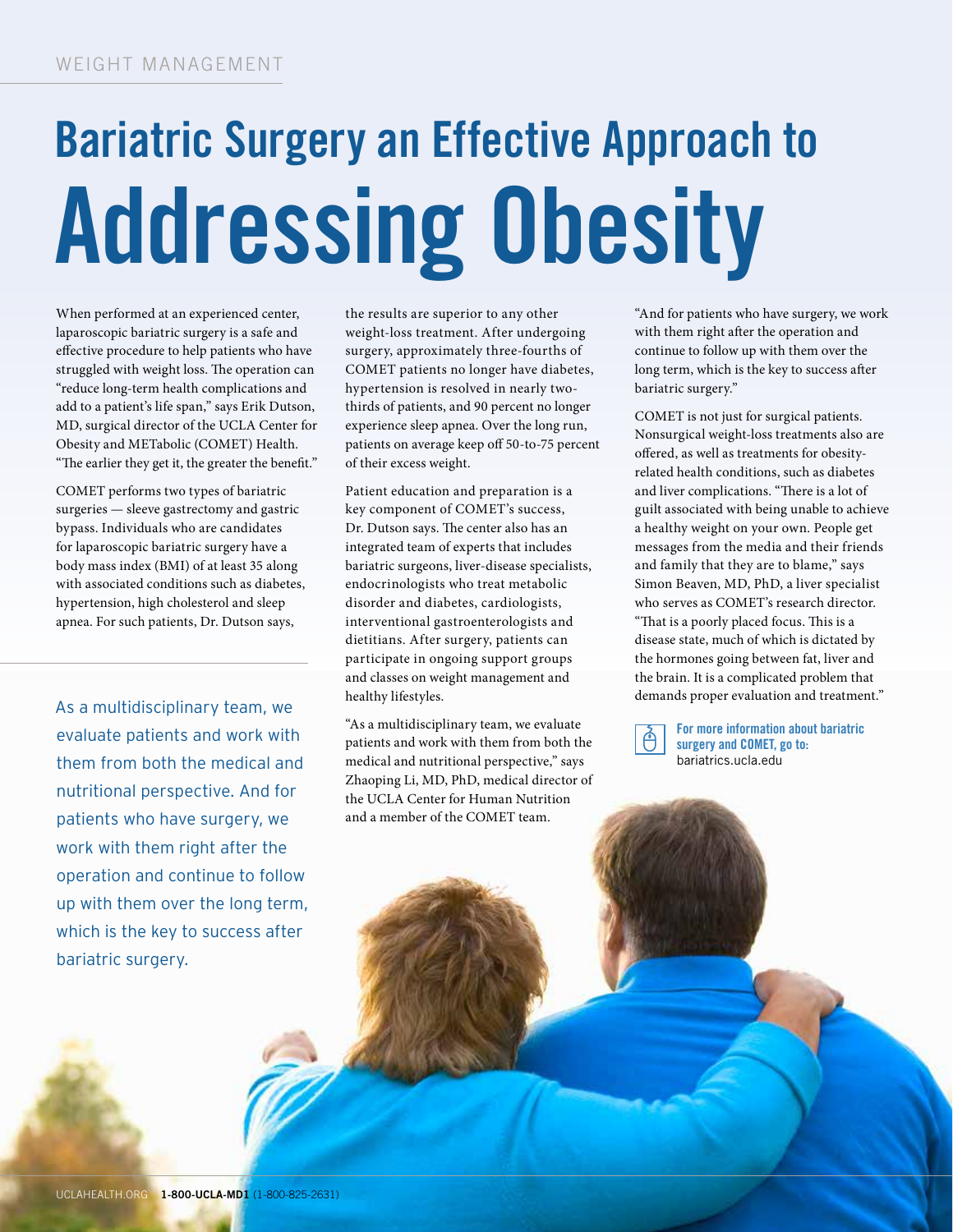## **Treatment for**  Autoimmune Disorders **Benefits from Advances in Evolving Class of Drugs**

The growing availability of biologic therapies for rheumatoid arthritis and other inflammatory autoimmune disorders has had a dramatic impact on the treatment and prognosis for patients with these potentially disabling diseases.

Biologics are genetically engineered drugs designed to interact with the body's immune response to dampen the damaging effects of rheumatologic disorders. In the case of rheumatoid arthritis, the most common of these disorders, the drugs specifically target proteins known to be involved in the joint inflammation that characterizes the disease. For some rheumatoid arthritis patients, biologics — either alone or in combination with traditional drugs — can slow the progression of rheumatoid arthritis.

"Fifty years ago, a diagnosis of rheumatoid arthritis often meant that the person would progress on to disability in a wheelchair," says John FitzGerald, MD, PhD, interim chief of the UCLA Division of Rheumatology. "Today, with the availability of older drugs such as methotrexate and the newer biologics, we are able to put some patients into remission. While remission is difficult to achieve for many patients, in the past, it was not even a goal."

The first biologic was approved in 1998 by the U.S. Food and Drug Administration for the treatment of rheumatoid arthritis, reducing inflammation by inhibiting the molecule TNF-alpha. Other TNF blockers soon followed, Dr. FitzGerald notes. On the heels of their success in treating rheumatoid arthritis, they were approved for other closely related rheumatologic diseases, such as psoriatic arthritis and similar inflammatory arthritidies. As the biology of these diseases became better understood, other target molecules were identified, and now several different classes of biologics have been approved. Given that no one drug is



effective for every patient, having a variety of options improves the likelihood of finding a successful drug or combination of drugs.

Because the biologics are costly — generally several thousand dollars a month — they are typically prescribed only after more traditional and inexpensive drugs such as methotrexate are proven to be insufficient for a patient. Most of the biologics are administered by self-injection, although an oral form has recently been introduced. Researchers are currently seeking clues that will help to accurately predict which patients will respond best to which treatment option, but for now it is difficult to know in advance, Dr. FitzGerald notes.

Until the 1980s, the approach to rheumatoid arthritis tended to be conservative rather than aggressive, notes Veena Ranganath, MD, a UCLA rheumatology researcher and clinician. "The conventional thinking was to start with physical therapy and high doses of nonsteroidal anti-inflammatory drugs or aspirin, but to wait before even using a

drug such as methotrexate," Dr. Ranganath says. That changed, she explains, after research showed that earlier treatment with methotrexate improved overall outcomes. "Now it's very clear that we need to decrease the inflammation sooner rather than waiting until later," she adds, noting that aside from the disability related to the joint problems, untreated symptoms can increase the risk for cardiovascular disease and osteoporosis, as well as diseases of the lungs, skin and eyes.

The good news, Dr. Ranganath notes, is that the likelihood of successful treatment is better than ever. "We have a long way to go," she says, "but to even be able to talk about remission illustrates that we've made huge strides."



**To view a video about biologic therapies for autoimmune disorders, go to:**  uclahealth.org/ autoimmune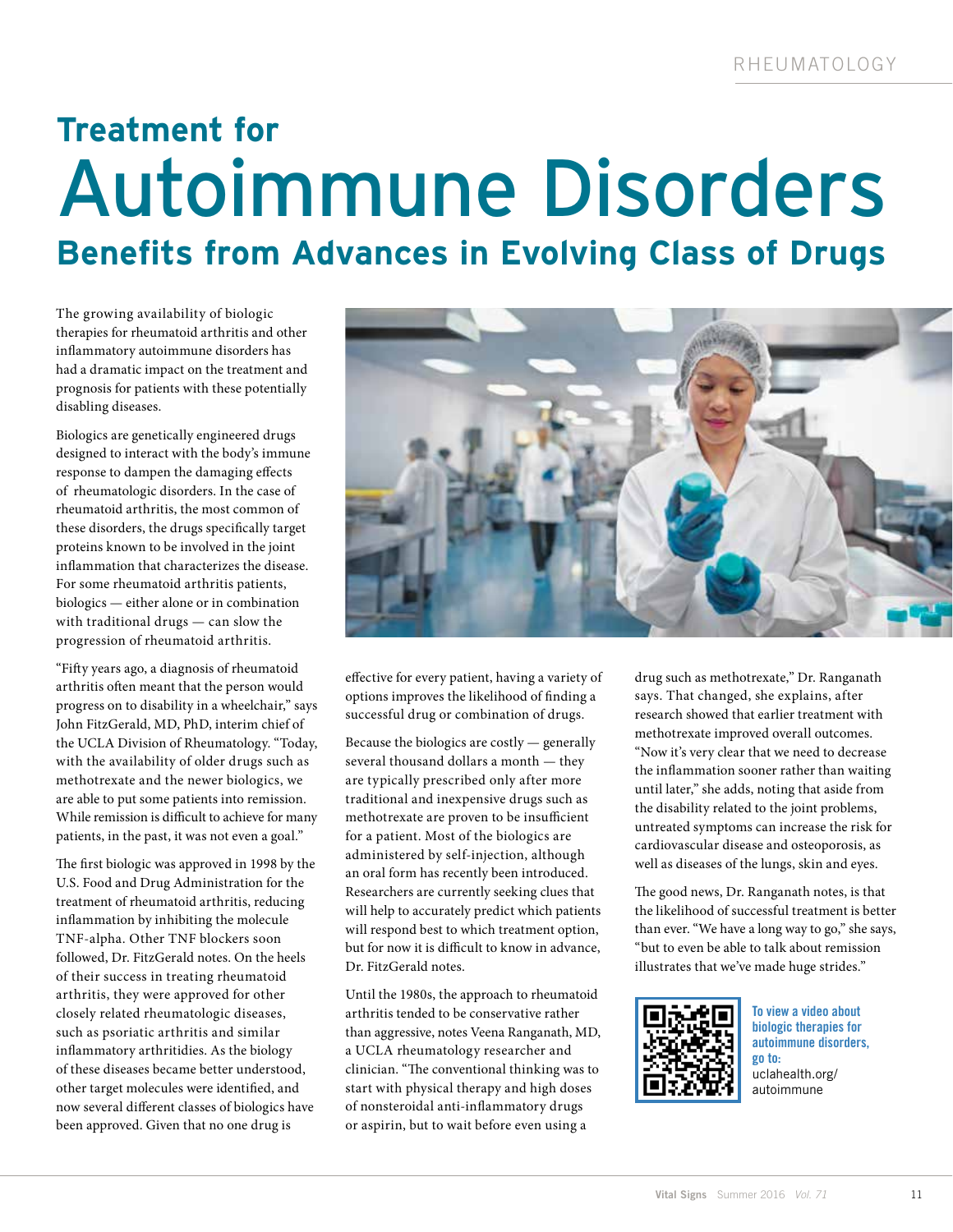# Community Health Programs

#### JULY, AUGUST, SEPTEMBER 2016 COMMUNITY HEALTH PROGRAMS

UCLA Health offers community programs and events to help our neighbors lead healthier lives through wellness education. Go to uclahealth.org/calendar for more information.

#### **AGING AND MEMORY CARE**

#### Memory Care

Memory Care is a program designed for individuals age 65 and younger diagnosed with early-onset Alzheimer's. This weekly program offers caregivers and people with early-onset Alzheimer's techniques to boost memory, lower stress and stimulate the mind and body. The program also includes a social hour with a separate support group for caregivers.

When: Thursdays /  $1 - 4$  pm **Where:** UCLA Longevity Ctr, 10945 Le Conte Av, Ste 3119 **RSVP:** (310) 794-0680

#### **CANCER**

#### Treating Pancreatic Cancer

Timothy R. Donahue, MD, and Zev Wainberg, MD, will present a comprehensive overview of pancreatic cancer treatments, including surgery, radiation therapy, chemotherapy and novel biologic agents. They will also discuss recent clinical trials that have shown improved survival rates for patients with advanced-stage disease.

**When:** Tuesday, July 12 / 7 – 9 pm

**Where:** Ronald Reagan UCLA Medical Ctr, Tamkin Auditorium, Rm B130 **Info:** (310) 794-6644

#### New Lymphoma Treatments

Sven De Vos, MD, PhD, will discuss the different types of lymphoma, standard treatment approaches and novel therapeutics for this disease. He will highlight several new, exciting therapies currently in clinical trials.

When: Tuesday, August 9 / 7 - 9 pm

**Where:** Ronald Reagan UCLA Medical Ctr, Tamkin Auditorium, Rm B130 **Info:** (310) 794-6644

#### Treating Cancer with the Immune System

Melissa J. Cohen, MD, UCLA oncologist, will discuss how cancer immunotherapy redirects the immune system to fight cancer and how personalized treatment plans ensure the best care.

**When:** Tuesday, August 23 / 6:30 – 8 pm

**Where:** Cancer Support Community VVSB, 530 Hampshire Rd, Westlake Village **RSVP:** (800) 516-5323

#### **CANCER** (CONTINUED)

#### Prostate Cancer

Mark S. Litwin, MD, MPH, will discuss pertinent issues and recent research surrounding prostate cancer screening, treatment, follow-up and long-term quality of life.

**When:** Tuesday, September 13 / 7 – 9 pm **Where:** Ronald Reagan UCLA Medical Ctr, Tamkin Auditorium, Rm B130 **Info:** (310) 794-6644

#### Evolving Strategies for Breast Cancer

UCLA physicians will discuss how the diagnosis and management of early-stage breast cancer have evolved in recent years and the importance of a personalized treatment approach.

**When:** Friday, September 30 / Noon – 1:30 pm **Where:** Cancer Support Center – Benjamin Ctr, 1990 S. Bundy Dr, Ste 100 **RSVP:** (800) 516-5323

#### **DIABETES**

#### Preventing Pre-Diabetes

Alina Katsman, MD, UCLA family medicine physician, will discuss the prevalence, diagnosis, treatment and prevention of pre-diabetes.

**When:** Wednesday, September 7 / 6 – 7:30 pm **Where:** Simi Valley Family YMCA, 3200 Cochran St **RSVP:** (800) 516-5323

#### Type 2 Diabetes: Beyond the Basics

Matthew Freeby, MD, UCLA endocrinologist, will discuss diabetes prevention, diagnosis and treatment. He will also focus on prevention and treatment of diabetes complications.

**When:** Thursday, September 15 / 10 – 11:30 am **Where:** Santa Monica Family YMCA, 1332 6th St **RSVP:** (800) 516-5323

#### Diabetes Management

David Ahn, MD, UCLA endocrinologist, will focus on how the latest technologies help manage diabetes and improve health, wellness and vitality. **When:** Thursday, September 29 / 1:30 – 3 pm

**Where:** Santa Clarita YMCA, 26147 McBean Pkwy **RSVP:** (800) 516-5323

#### **DIABETES** (CONTINUED)

#### Living with Type 2 Diabetes

Certified by the American Diabetes Association, this self-care class will help you gain important skills, knowledge and confidence to successfully manage your diabetes. A physician referral is required. The class is covered by most medical insurance policies.

**When:** Santa Monica: every month on the second and fourth Monday / Porter Ranch: starting August, every other month, on the third Monday / Torrance: every month on the third Friday **Info:** (310) 794-1299 or e-mail diabeteseducation@mednet.ucla.edu

#### **FERTILITY**

#### Female Fertility Preservation Update

In addition to reproductive aging, female ovarian function can be adversely affected by numerous conditions that could impair fertility. Preserving a woman's potential for becoming a genetic mother is now possible. Zain Al-Safi, MD, UCLA OB/GYN will discuss indications and current trends for female fertility preservation through egg freezing.

**When:** Thursday, August 25 / 7 – 8:30 pm

**Where:** Auditorium, UCLA Medical Ctr, Santa Monica, 1250 16th St **RSVP:** (800) 516-5323

#### **HEART DISEASE**

#### WomenHeart West Los Angeles

This peer-led support group is part of WomenHeart, a national coalition for women with heart disease. Sessions include peer support, advocacy and education.

**When:** Mondays, August 8 & September 12 / 7 pm **Where:** UCLA Cardiac Rehab Ctr, 200 UCLA Medical Plaza, Ste 206C **Info:** (310) 825-0014

#### High Blood Pressure: What Are My Options?

Yu-Hsiang Lin, MD, UCLA internal medicine physician, will discuss the definition of hypertension and current treatment options, including medications and lifestyle modifications.

**When:** Tuesday, August 30 / 2 – 3:30 pm **Where:** Atria Tarzana, 5235 Etiwanda Av

**RSVP:** (800) 516-5323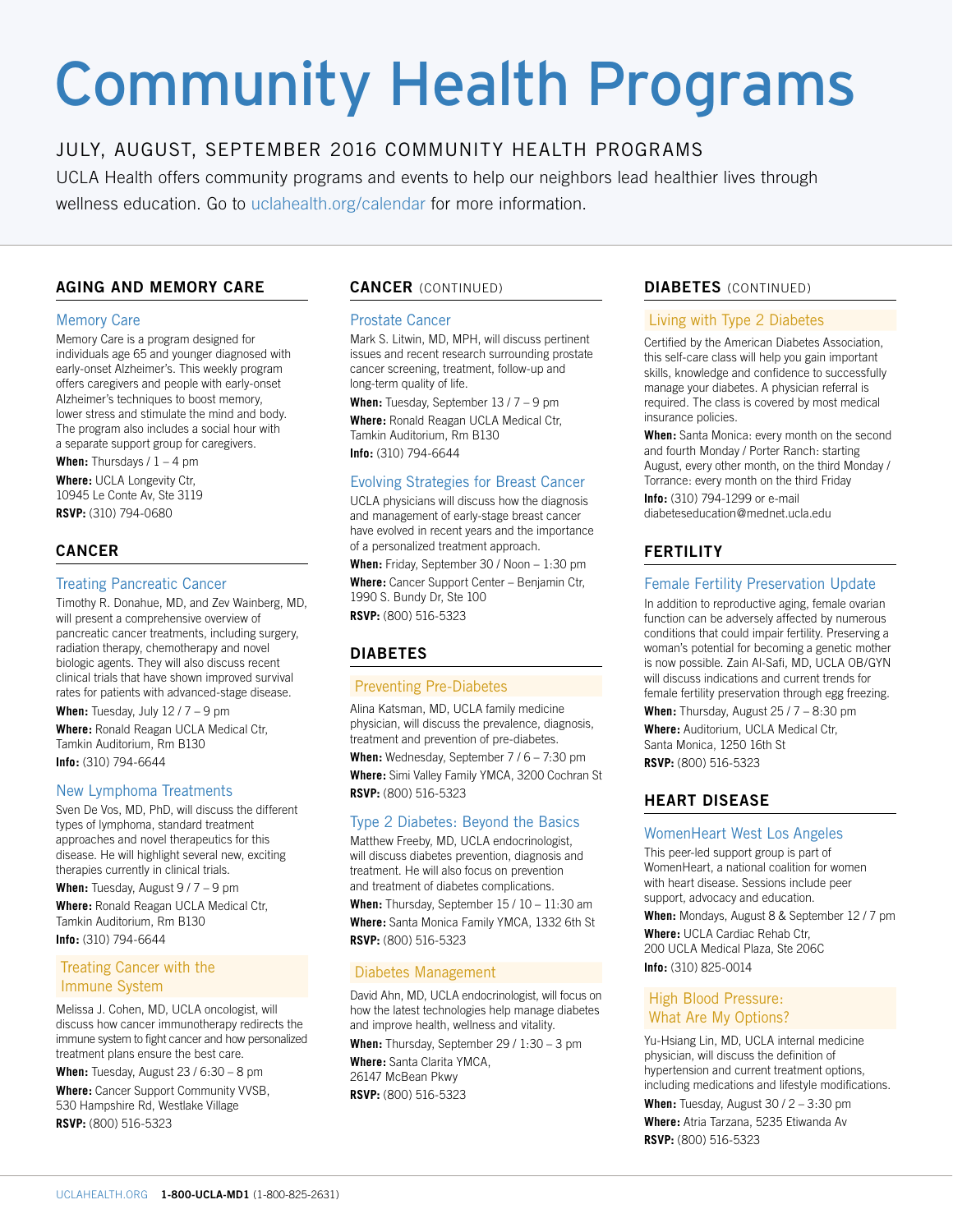#### **INTEGRATIVE MEDICINE**

#### Create Calm

The UCLA Urban Zen Integrative Therapy program incorporates complimentary healing modalities such as yoga therapy, Reiki, essential oil therapy and contemplative care. This workshop will also include demonstrations and an overview of how these modalities are integrated into a mainstream allopathic healthcare setting.

**When:** Saturday, September 24 / 2 – 4 pm **Where:** Santa Monica Public Library, 601 Santa Monica Bl **RSVP:** (800) 516-5323

#### **KIDNEY DISEASE**

#### When Life Gives You Kidney Stones

UCLA nephrologist Ramya Malchira, MD, will discuss how to prevent kidney stones with proper fluid intake and other kidney stone-related questions.

When: Wednesday, September 7 / 1 - 2:30 pm

**Where:** Santa Clarita Family YMCA, 26147 McBean Pkwy **RSVP:** (800) 516-5323

#### **LIVER DISEASE**

#### Liver Disease: Update 2016

Sponsored by the Pfleger Liver Institute at UCLA, this free patient seminar provides patients, families and the community an opportunity to receive information about hepatitis and other liver diseases.

**When:** Saturday, August 27 / 8 am – Noon **Where:** Ronald Reagan UCLA Medical Ctr, Tamkin Auditorium, Rm B130 **RSVP:** Jamie Cordova (310) 206-6705

#### **MIDWIFE SERVICES**

#### UCLA Midwives

Come and meet UCLA Midwives, discuss UCLA services and ask questions.

**When:** Tuesdays, July 5 & 19, August 2 & 16, September 6 & 20 / 1:15 – 2 pm **Where:** 200 UCLA Medical Plaza, Rm 447 **RSVP:** (310) 794-7274

#### **MULTIPLE SCLEROSIS (MS)**

#### REACH to Achieve Program

This weekly wellness program focuses on fitness, memory, emotional well-being, recreation, and nutrition and health education for individuals with MS.

**When:** Ongoing (call for more info) **Where:** Marilyn Hilton MS Achievement Ctr at UCLA **Info & Application:** (310) 267-4071

#### FEATURED EVENT

#### **UCLA KIDNEY EDUCATION ENHANCEMENT PROGRAM (UKEEP)**

Kidney and high blood pressure specialists Anjay Rastogi, MD, PhD, Niloofar Nobakht, MD, and Mohammad Kamgar, MD, will conduct free monthly educational programs about kidney health, high blood pressure and kidney disease management. Relevant experts will be invited to speak. The interactive sessions will include free blood-pressure tests, educational materials and other resources.

**Sunday, July 17:**  High Blood Pressure

**Sunday, August 14:**  Celebrando La Vida: Recursos Latinos

**Sunday, September 18:**  Role of Diet in Your Health

**When:** 1 – 4 pm **Where:** Conference Ctr, UCLA Medical Ctr, Santa Monica, 1250 16th St **RSVP:** (800) 516-5323

#### **MULTIPLE SCLEROSIS (MS)**  (CONTINUED)

#### Free From Falls

An eight-week program designed for people with multiple sclerosis who are at risk for falling. Learn about risks for falls, how to reduce those risks and exercises to improve balance and mobility.

**When:** Call for more info

**Where:** Marilyn Hilton MS Achievement Ctr at UCLA **Info & Application:** (310) 481-1113

#### **PAIN MANAGEMENT**

#### Back, Hip, Arm and Leg Pain

Juan Pablo Villablanca, MD, UCLA diagnostic neuroradiologist, will explore common causes of back, hip, arm and leg pain, as well as the significance of specific symptoms and the range of available treatment options.

**When:** Wednesday, September 14 / 7 – 8:30 pm **Where:** Santa Monica Bay Woman's Club, 1210 4th St **RSVP:** (800) 516-5323

#### **PLASTIC SURGERY**

#### Facial Aesthetics and Rejuvenation

Jason Roostaeian, MD, UCLA plastic surgeon, will discuss new techniques for natural-looking facial aesthetic surgery/rejuvenation.

When: Thursday, September 8 / 7 - 8:30 pm **Where:** Auditorium at UCLA Medical Ctr, Santa Monica, 1250 16th St **RSVP:** (800) 516-5323

#### **PODIATRY**

#### Bunion and Bunion Surgery

Bob Baravarian, DPM, will discuss bunions and the latest surgical and nonsurgical treatments available. **When:** Tuesday, July 19 / 5:45 – 6:45 pm (date subject to change) **Where:** 2121 Wilshire Bl, Ste 101, Santa Monica **RSVP:** (310) 828-0011

#### Heel and Ankle Pain

Gary Briskin, DPM, will discuss common causes of ankle and heel pain, as well as surgical and nonsurgical therapies.

**When:** Tuesday, August 16 / 5:45 – 6:45 pm (date subject to change) **Where:** 2121 Wilshire Bl, Ste 101, Santa Monica **RSVP:** (310) 828-0011

#### Foot and Ankle Pain

Doctors from the Santa Monica Podiatry Group will present the latest techniques in the treatment of heel pain, nerve pain, arthritis, tendonitis, ankle injuries and peripheral neuropathies, as well as new treatment options using Class 4 Multiwave Locked System therapy lasers.

**When:** Monday, September 19 / 5 – 6 pm **Where:** 1260 15th St, Ste 1014, Santa Monica **RSVP:** (310) 451-1618

#### Ankle Arthritis and Ankle Replacement

Bob Baravarian, DPM, will discuss the latest advances in treating foot and ankle arthritis, including injection joint lubrication, arthroscopic cleanup, joint-preservation surgery, fusion surgery and ankle-replacement surgery.

**When:** Tuesday, September 20 / 5:45 – 6:45 pm (date subject to change)

**Where:** 2121 Wilshire Bl, Ste 101, Santa Monica **RSVP:** (310) 828-0011

#### **RADIOLOGY**

#### Understanding Radiology

Shahnaz Ghahremani Koureh, MD, UCLA radiologist, will discuss how imaging has evolved and developed in the diagnosis and treatment of various conditions. She will also discuss how radiologists act as consultants for patients and clinicians.

**When:** Thursday, August 11 / 6:30 – 8 pm **Where:** Annex at Westchester Family YMCA, 8020 Alverstone Av **RSVP:** (800) 516-5323

Events in gold are offered near our UCLA community offices.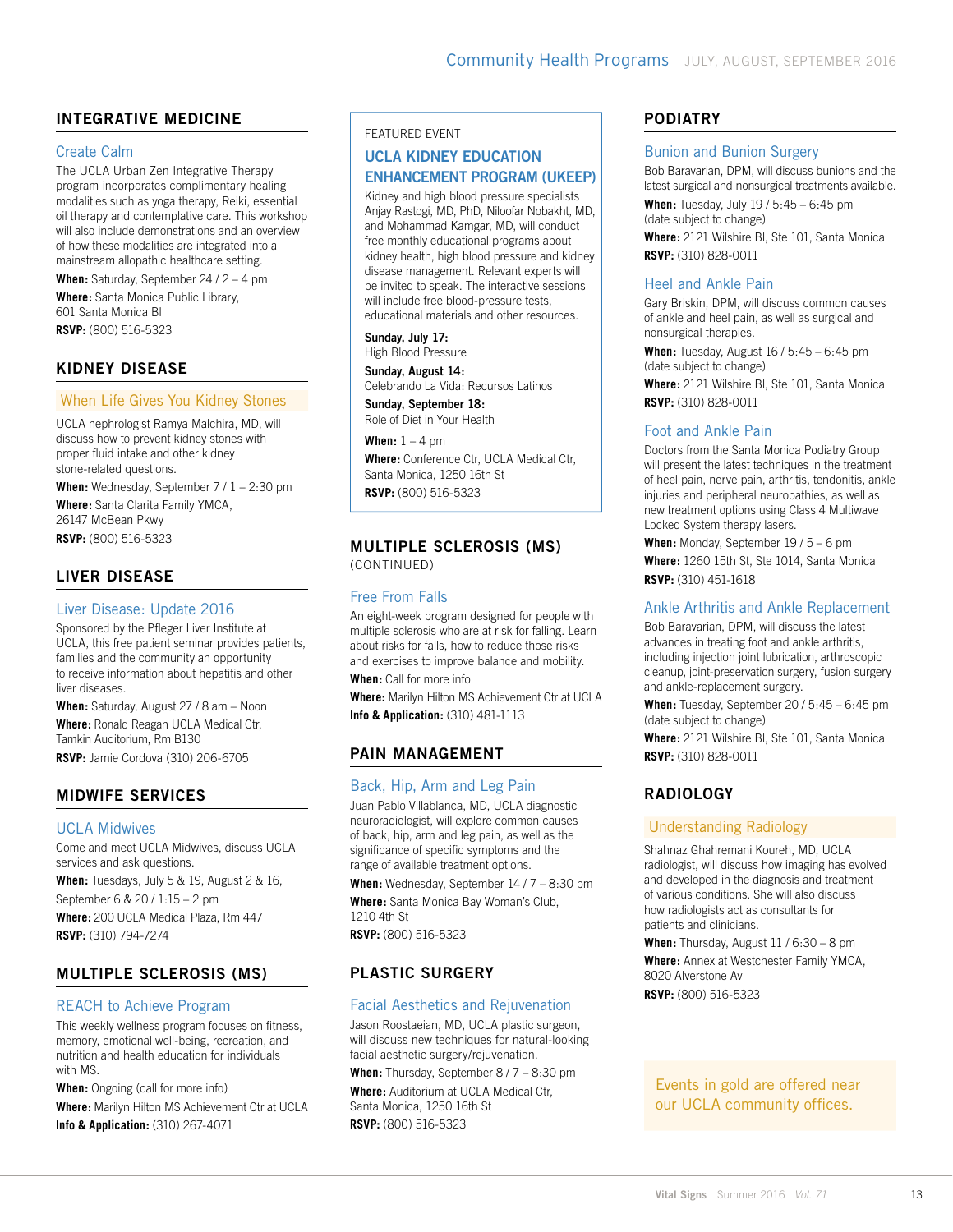#### **RETINAL DISORDERS**

#### Retina Update

Gad Heilweil, MD, UCLA ophthalmologist, will discuss age-related macular degeneration, diabetic retinopathy and the aging retina, with an emphasis on prevalence, prevention and treatments of retinal disorders.

**When:** Friday, July 29 / 2 – 3:30 pm

**Where:** The Fair Oaks, 951 S. Fair Oaks Av, Pasadena **RSVP:** (800) 516-5323

#### **RHEUMATOID ARTHRITIS**

#### Rheumatoid Arthritis Update

Veena Ranganath, MD, UCLA rheumatologist, will give an overview of rheumatoid arthritis prevention, symptoms, treatments and management.

**When:** Thursday, September 15 / Noon – 1:30 pm **Where:** Santa Monica Family YMCA, 1332 6th St **RSVP:** (800) 516-5323

#### **SCAR TREATMENT**

#### Scar Treatment

Andrew Vardanian, MD, director of the UCLA Scar Treatment Program, will discuss the latest technologies for scar treatment.

When: Thursday, July 21 / 6 - 7 pm

**Where:** 200 UCLA Medical Plaza, Conf Rm 206 **RSVP:** plasticsurgery@mednet.ucla.edu

#### **STROKE**

#### Stroke Update

UCLA neurologist Doojin Kim, MD, and the UCLA Health nursing team, will give an overview of the types of strokes, warning signs, prevention and treatments, as well as what to do in the event of a stroke. Following the presentation, UCLA clinicians will conduct blood-pressure and stroke-risk assessments.

**When:** Saturday, September 17, 9:30 – 11 am **Where:** Auditorium at UCLA Medical Ctr Santa Monica, 1250 16th St **RSVP:** (800) 516-5323

#### **SUPPORT GROUPS**

#### Brain Tumor Caregiver Support Group

This group provides a safe space for brain tumor caregivers to express themselves, seek advice and validation, and hear different perspectives on caregiving.

**When:** Thursday, July 14, August 11 & September 15 / 6:30 – 8:30 pm

**Where:** 200 UCLA Medical Plaza, Level B2 **Info:** (310) 267-3135

#### FEATURED EVENT

#### **NEW SCHOOL YEAR SIGNALS BACK-TO-SCHOOL SPORTS**

Jennifer Beck, MD, UCLA pediatric sports medicine physician, will provide sport-safety tips for athletes, parents, coaches and schools. Dr. Beck will also review how to prevent overuse injuries and avoid concussions. Santa Monica Family YMCA will provide free supervised child activities during this seminar for adults.

**When:** Wednesday, August 24 / 7 – 8:30 pm **Where:** Santa Monica Family YMCA, 1332 6th St **RSVP:** (800) 516-5323

#### **SUPPORT GROUPS (CONTINUED)**

#### Head and Neck Cancer Support Group

This support group provides a welcoming space for patients with head and neck cancers and their families. Speakers from various professions share information on topics such as nutrition, complementary techniques, speech and swallowing, pain management and mental health.

**When:** Tuesdays, July 19, August 16 & September 20 / 6 – 8 pm

**Where:** 200 UCLA Medical Plaza, Ste B265 **Info:** (310) 267-3135

#### UCLA Insulin Connection (IConnect) Support Groups

Join one of our support groups for people with diabetes who use insulin through multiple daily injections or insulin pumps. Become informed, network and get support from your peers in a fun and relaxed atmosphere.

**When/Where:** Thousand Oaks: every other month on the second Thursday

Westwood: starting September, every other month on the second Tuesday

**Info:** (310) 794-1299 or e-mail diabeteseducation@mednet.ucla.edu

#### Lupus LA Adult Support Group

Join our monthly, confidential support group to learn more about lupus and how to live well with it.

**When:** Tuesdays, July 5, August 2 and September 6 / 6:30 – 8 pm

**Where:** Rheumatology-Rehabilitation Ctr Building, 3rd Floor Library, 1000 Veteran Av

**Info:** (310) 657-5667, kmcmahon@lupusla.org or lupusla.org

#### Parkinsonian Disorders Support Group

The Parkinsonian Disorders Support Group meets monthly to provide information, education, resources and support for families dealing with the following disorders: PSP, CBD, MSA and PD. Facilitator: Loretta Mazorra, RN, NP, MN, MA

**When:** First Friday of each month / 2 – 4 pm

**Where:** 300 UCLA Medical Plaza, 3rd Fl, Marisa Leif Conf Rm **Info:** Dolly West at (310) 206-2154 or

dwest@mednet.ucla.edu

#### **TREMORS**

#### Tremor: Shake the Shakes Event

UCLA movement disorders specialists will discuss treatment options to cope with tremors, including medicines, surgery (deep-brain stimulation) and noninvasive therapies.

**When:** Saturday, September 17 / 12 – 3 pm **Where:** Joslyn Adult Center 1301 W Olive Av, Burbank **RSVP:** (310) 571-5741 or ucla.tremor@gmail.com

#### **VOLUNTEER SERVICES**

#### Volunteer Open House

Come meet current volunteers and learn about our range of volunteer opportunities. Parking and refreshments are provided.

**When:** Friday, August 19 / 10 – 11 am

**Where:** Ronald Reagan UCLA Medical Ctr, Volunteer Office, Ste B791 **RSVP:** Sandra Molina at (310) 267-8182 or

smolina@mednet.ucla.edu

#### **WELLNESS**

#### Yoga as Medicine

Elizabeth Ko, MD, UCLA internal medicine physician and yoga instructor, will lead an interactive session on posture, mindfulness and meditation as a means to promote health and wellness. This program is cosponsored by the Santa Monica Chamber of Commerce Organization for Women Leaders Committee.

**When:** Wednesday, August 10 / 7 – 8:30 pm **Where:** Santa Monica Bay Woman's Club, 1210 4th St **RSVP:** (800) 516-5323

#### Santa Monica Chamber of Commerce Well-Being Festival

Visit UCLA Health booths and exhibits for information on screenings, fitness classes and more.

**When:** Saturday, September 10 / 11 am to 3 pm **Where:** Santa Monica Civic Auditorium parking lot, 1855 Main St

Á

**RESEARCH AND TRIALS** UCLA conducts research on a wide range of medical disorders. Go online to learn more information about opportunities to participate in research and clinical trials: uclahealth.org/calendar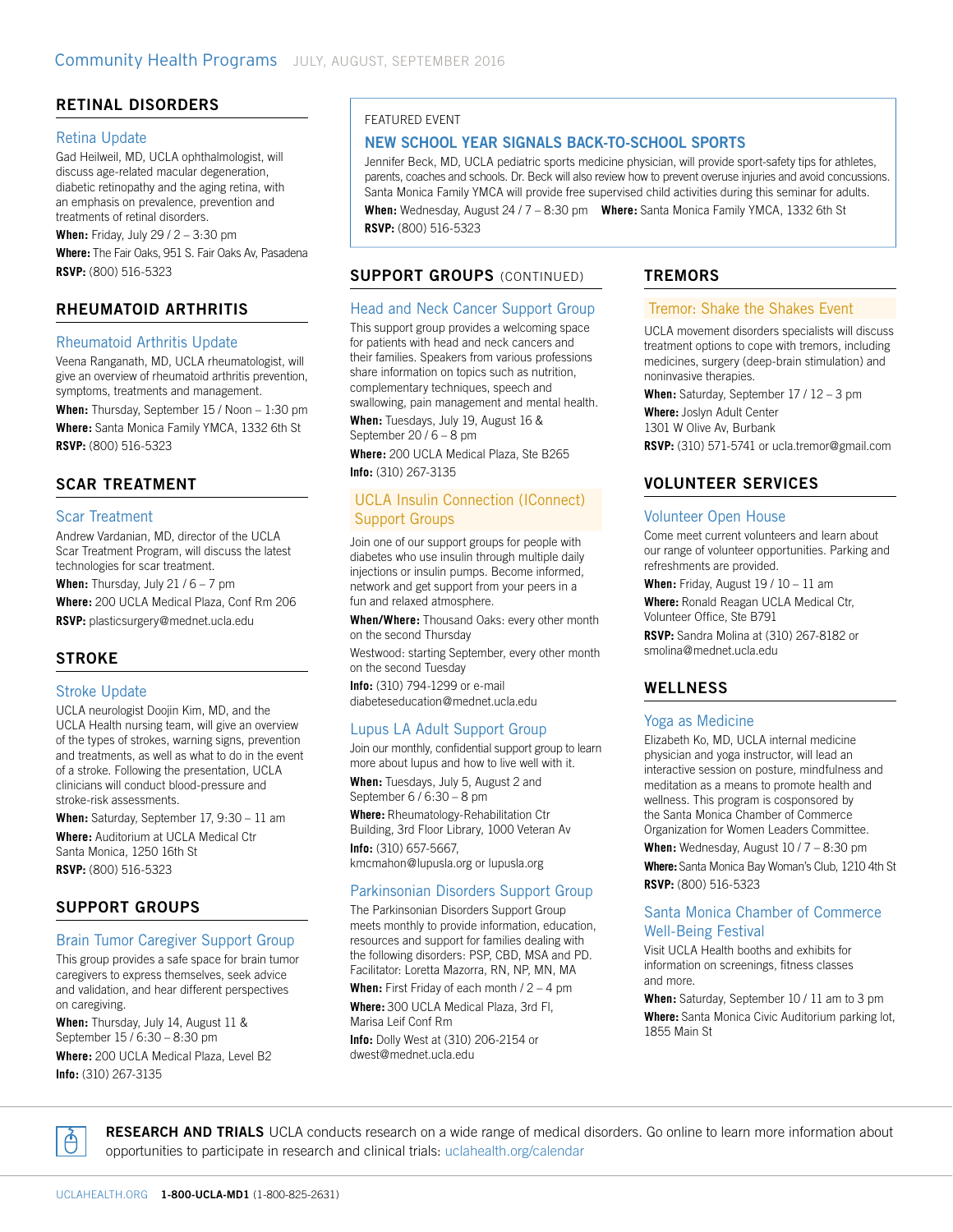UCLA HEALTH 50 PLUS IS A PROGRAM offering educational lectures, a walking program, information on community and health resources, membership amenities, a free community flu shot clinic and special events. To sign up, call (800) 516-5323.

#### **50 Memory Training Course**

 $\mathbf{P}_{\text{PIIIS}}$ 

Learn practical memory-enhancing techniques in a course designed for people with mild memory concerns (not for those with dementia).

**When:** Two hours per week, once a week, for four consecutive weeks

**Where:** Locations vary **Info:** (310) 794-0680 or sgoldfarb@mednet.ucla.edu or longevity.ucla.edu

#### Westside Walkers: Free Mall Walking Program

Walk indoors in the safety and security of Westside Pavilion. Sign in at Macy's level 2.5. **When:** Tuesdays and Thursdays / 8 – 10 am

**Where:** 10730 W Pico Bl **Info:** (800) 516-5323

#### **50 Fitness U**

Join the UCLA Stay Active and Independent for Life fitness and education program led by UCLA physical therapists and designed for healthy seniors.

When: Mondays and Thursdays / 10 - 11 am **Where:** St. Monica's Catholic Church, 725 California Av, Santa Monica

**Info & Enrollment:** (424) 259-7140

**Cost:** \$40 per month for unlimited participation. First-time participants should arrive 30 minutes early for physical therapy screening.

#### **50 Understanding Medicare**

Learn what Medicare covers and how to fill in the gaps.

**When:** Thursday, August 4 / 7 – 8:30 pm **Where:** Conference Rm 3, UCLA Medical Ctr, Santa Monica, 1250 16th St **RSVP:** (800) 516-5323

#### 50 Nutritional Issues in Older Adults

Learn about the nutritional needs, goals and disorders specific to older adults and how diet, medications and supplements affect health.

When: Tuesday, September 13 / 2 - 3:30 pm **Where:** Westside Family YMCA, 11311 La Grange Av **RSVP:** (800) 516-5323

#### 50 Adult Preventive Medicine

Amy S. Wang, MD, UCLA internal medicine physician, will discuss the importance of early detection and intervention of asymptomatic chronic diseases and conditions, such as hypertension, diabetes and high cholesterol. She also will discuss preventive care.

When: Tuesday, September 20 / 1 – 2:30 pm **Where:** Torrance-South Bay Family YMCA,

2900 W. Sepulveda Bl **RSVP:** (800) 516-5323

#### **50** Advance Directives

Robert Ashley, MD, UCLA family medicine physician, will discuss end-of-life care, choosing a durable power of attorney for healthcare and how to establish your care preferences.

**When:** Wednesday, September 21 / 1:30 – 3 pm **Where:** Belmont Village, 10475 Wilshire Bl

**RSVP:** (800) 516-5323

#### 50 Osteoporosis: Are You at Risk?

Osteoporosis can strike at any age, although the risk for developing the disease increases as you get older. UCLA OB/GYN Jodi Ferro, MD, will guide you through the diagnosis, treatment and prevention of osteoporosis.

**When:** Tuesday, September 27 / 6:30 – 8 pm

**Where:** Camarillo Health Care District, 3639 E. Las Posas Rd, Bldg E, Ste 117 **RSVP:** (800) 516-5323

#### **50 Tomorrow Comes:** Plan for It Today!

A panel of senior-services experts discusses key issues to consider as you or a loved one age. Topics will include estate planning, the advantages of a geriatric-care manager and senior residential options.

**When:** Wednesday, September 28 / 7 – 8:30 pm **Where:** Conference Rm 3, UCLA Medical Ctr, Santa Monica, 1250 16th St **RSVP:** (800) 516-5323

#### 50 Senior Scholars

The UCLA Longevity Center invites adults 50 years of age or older to attend and audit undergraduate courses taught by UCLA's distinguished professors.

**When:** Quarterly / Fall classes begin August 2016 **Where:** Locations vary by UCLA campus **Info:** www.semel.ucla.edu/longevity/srscholars or srscholars@mednet.ucla.edu or (310) 794-0679 **Cost:** \$150 per course

#### 50 Brain Boot Camp

Brain Boot Camp is an intensive course that teaches healthy lifestyles and enhances memory for people with age-related memory concerns.

**Where:** UCLA Longevity Ctr, 10945 Le Conte Av, Ste 3119

**Dates & RSVP:** (310) 794-4055 **Cost:** \$300

#### Events in gold are offered near our UCLA community offices.

#### **DID YOU MISS A LECTURE YOU WANTED TO ATTEND?**

You can find videos of some of our past lectures and learn about a range of health-related issues, including sleep disorders, urinary incontinence, nutrition and weight loss, and more. **Info:** uclahealth.org/programvideos



**WEBINARS ON DEMAND** If you missed one of our UCLA MDChat Webinars, visit our Webinars On Demand library to view programs led by UCLA physicians. For more information, visit: uclahealth.org/uclamdchat